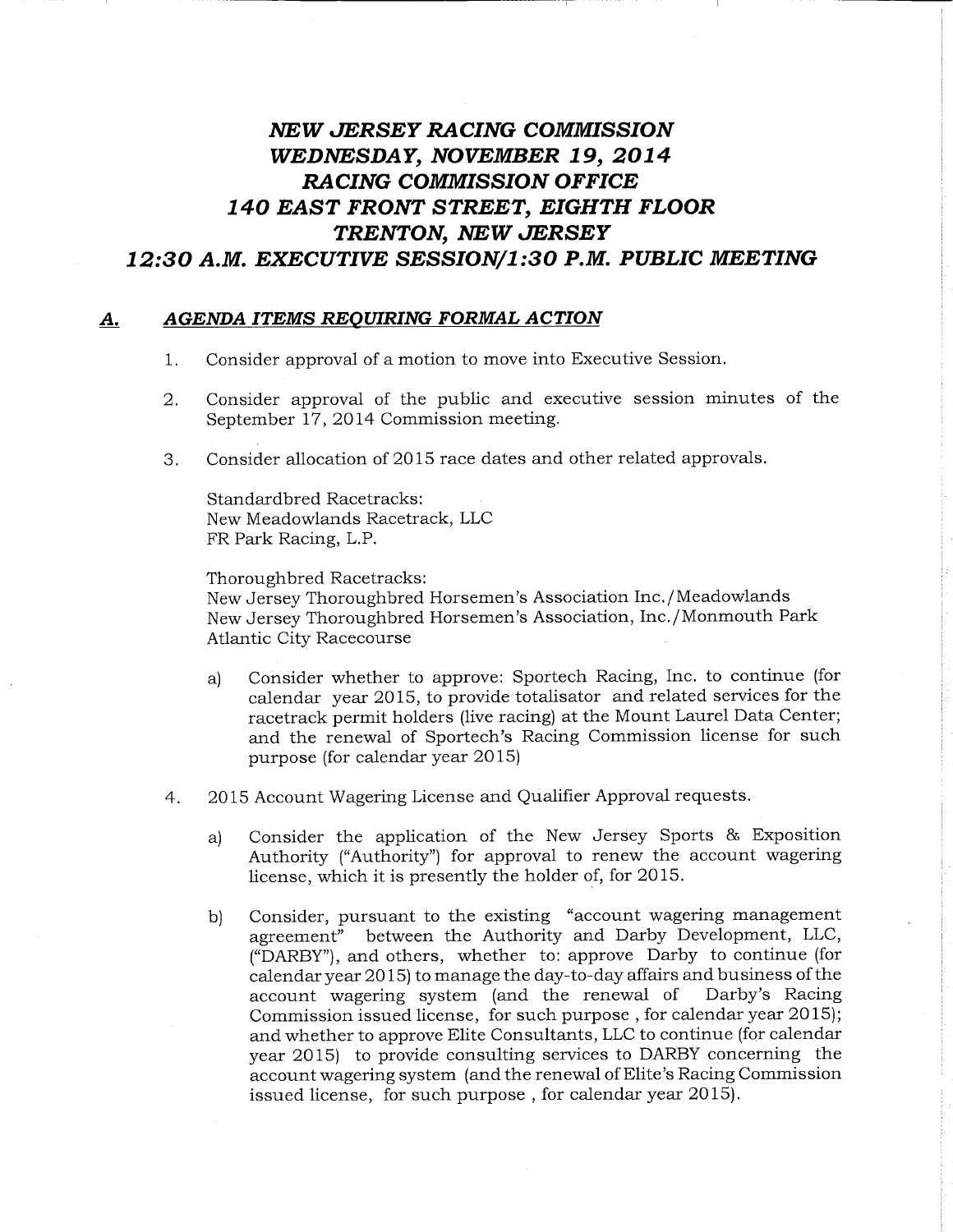Page 2 of 5

- i) Consider whether to approve: ODS Technologies, L.P. (doing business as "TVG Network") to continue (for calendar year 2015) to provide the platform services (that is, telephone/computer related services) for the account wagering system; and the renewal of TVG Network's Racing Commission issued license for such purpose (for calendar year 2015).
- ii) Consider whether to approve: Sportech Racing, Inc. to continue (for calendar year 2015) to provide totalisator and related services for the account wagering system at the Mount Laurel Data Center; and the renewal of Sportech's Racing Commission license for such purpose (for calendar year 2015).
- c) Consider the petition of the New Jersey Thoroughbred Horsemen's Association, Inc., for approval for 2015, to be continued to be designated as a qualifier to the account wagering system, and to thereby continue to receive a share of the account wagering revenue from the Authority (the license holder of the account wagering system).
- d) Consider the petition of New Meadowlands Racetrack, LLC, for approval for 2015, to be continued to be designated as a qualifier to the account wagering system, and to thereby continue to receive a share of the account wagering revenue from the Authority (the license holder of the account wagering system) .
- 5. Consider the petition of the permitted racetracks, and related entities, for approval to renew the following off-track wagering licenses:
	- a) Toms River Township  $1/1/15$  through  $12/31/15$
	- b) Vineland City  $1/1/15$  through  $12/31/15$
	- c) Bayonne City  $1/1/15$  through  $12/31/15$
	- d) Woodbridge  $1/1/15$  through  $12/31/15$
- 6. Consider, pursuant to the existing "management and development agreement" between the New Jersey Thoroughbred ("NJTHA"), Darby Development, LLC ("DARBY"), and Elite Consultants, LLC ("ELITE"), whether to approve: Darby to continue (for calendar year 2015) to provide, among other things, management, oversight and capital improvement - related services in connection with NJTHA interests including Monmouth Park, its thoroughbred racing permit for the Meadowlands Racetrack, the Woodbridge off-track wagering facility, as well as the development of future off-track wagering facilities, and EZ Bets associated with bars and restaurants as consistent with law; the renewal of Darby's Racing Commission issued license for such purposes (for calendar year 2015); ELITE's continuing to serve as consultant to DARBY (for calendar year 2015) for such purposes; and the renewal of ELITE's Racing Commission issued license for such purposes (for calendar year 2015).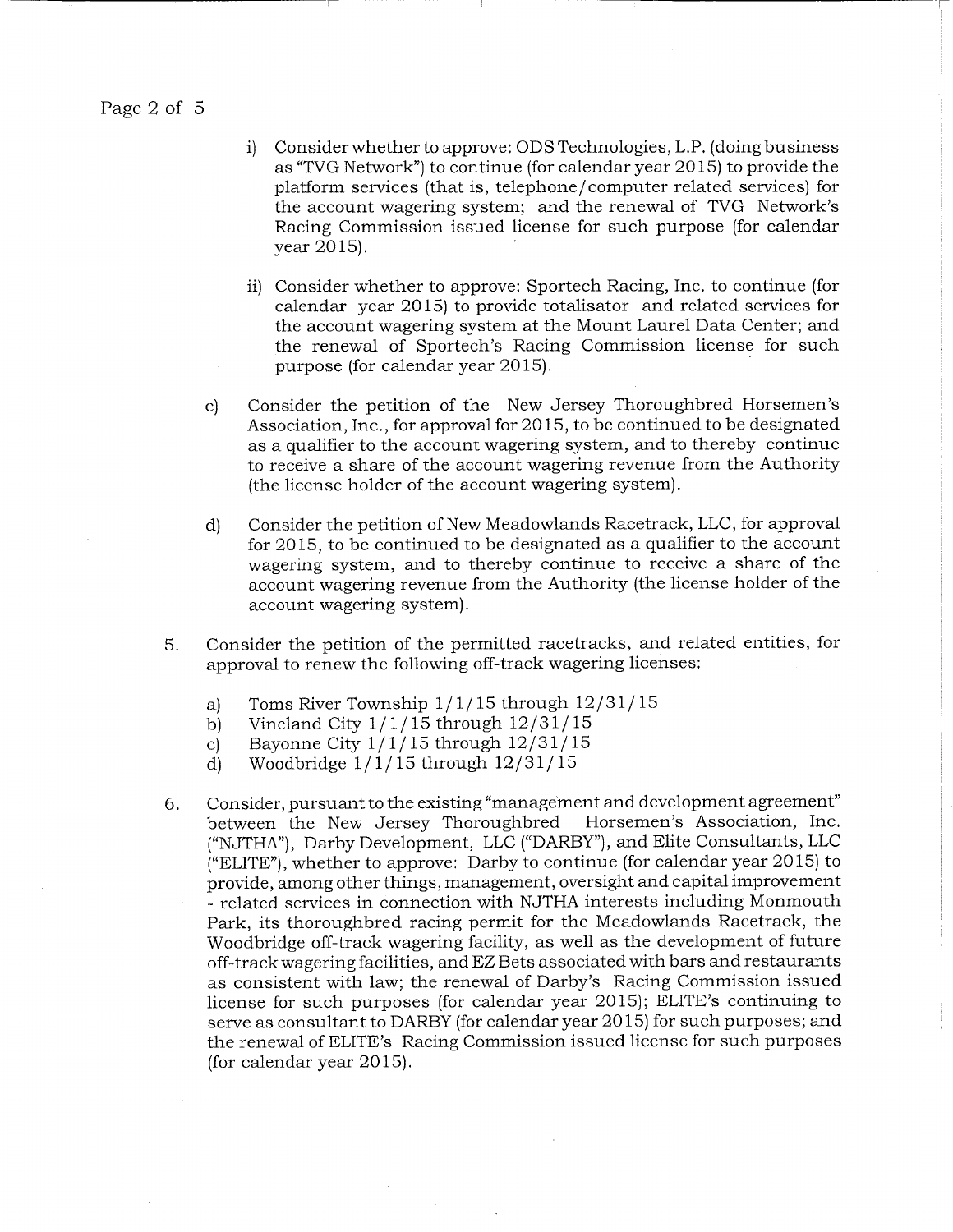### Page 3 of 5

- 7. Simulcasting
	- A. Casino Simulcasting
		- 1. Consider approval of Marina District Development Company, LLC (Borgata Hotel Casino and Spa) to receive simulcast horse races (thoroughbred and standardbred) from approved out-of-state tracks, through December 31, 2015, pursuant to  $N.J.S.A.$  5:12-199.
		- 2. Consider approval of the following racetrack permitholders to conduct casino simulcasting (to casinos approved or to be approved), through December 31, 2015, for dates granted pursuant to their respective 2015 annual applications for horse race meetings: Monmouth Park, Meadowlands - thoroughbred, Freehold Raceway, New Meadowlands Racetrack and Atlantic City Race Course.
		- 3. Consider whether to approve: Sportech Racing, LLC, to continue to act as a hub facility at the Mount Laurel Data Center, for calendar year 2015, concerning: casino simulcasting pursuant to N.J.A.C. 13:72 et seq., the Borgata, and to any other casinos to be approved for casino simulcasting; and the renewal of Sportech's Racing Commission license for such purpose (for calendar year 2015).
		- 4. Consider the applications for approval of the attached list of out-ofstate racetracks to participate in casino simulcasting (to casinos approved or to be approved) for selected dates through 2015.
	- B. Racetrack Simulcasting
		- 1. Consider a request of the approved New Jersey racetracks to conduct inter and intra-state, common pool and separate pool simulcasting with approved racing facilities and off-track betting locations.
		- 2. Consider whether to approve: Sportech Racing, Inc, to continue (for calendar year 2015) to provide totalisator and related services for racetrack simulcasting at the Mount Laurel Dater Center; and the renewal of Sportech's Racing Commission license for such purpose (for calendar year 2015)
	- C. New Jersey Account Wagering and Off-Track Wagering Related Matters
		- 1. Consider a request of the New Jersey Sports and Exposition Authority to conduct account wagering with all approved racing facilities.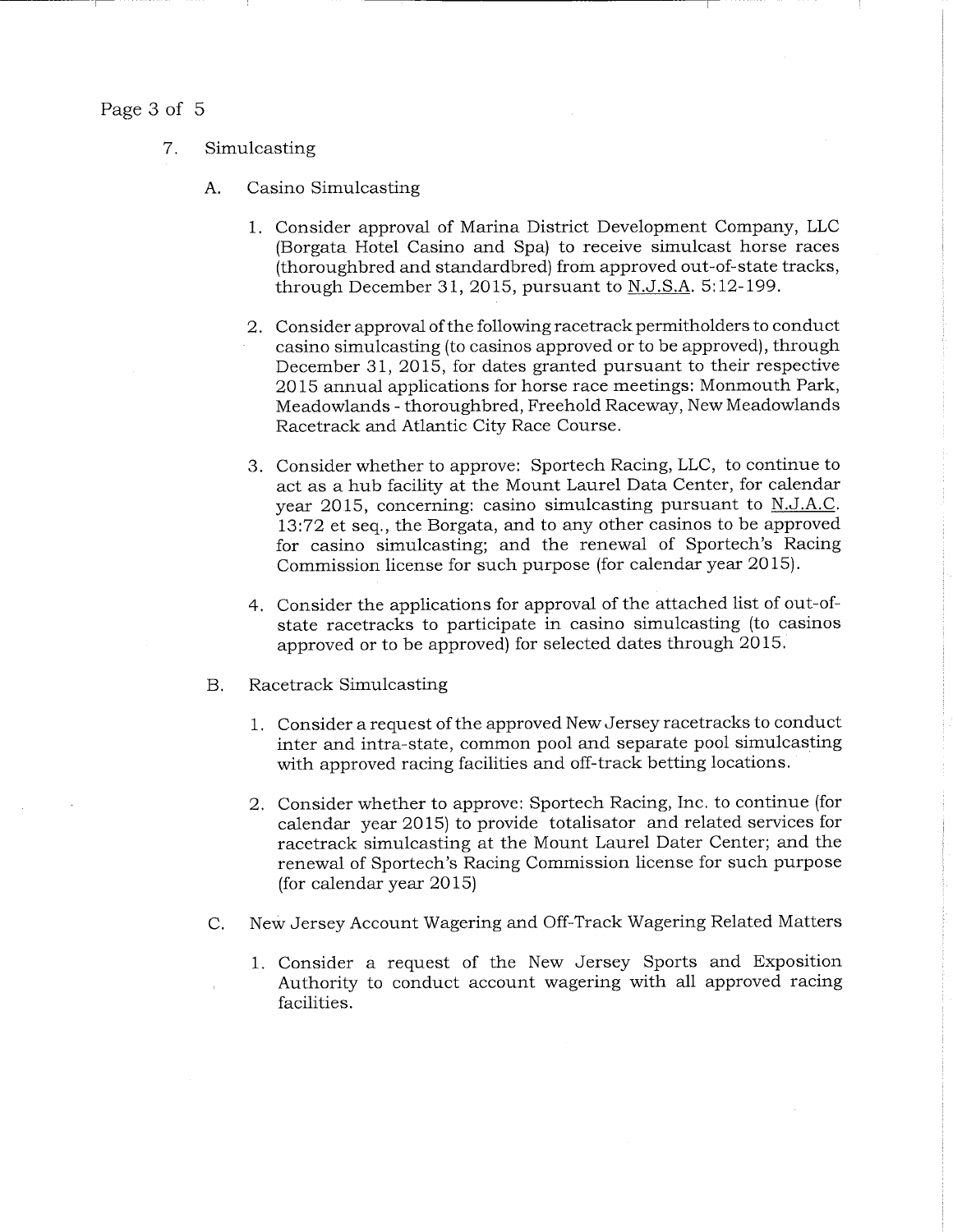Page 4 of 5

- 2. Consider whether to approve: Sportech Racing, Inc. to continue (for calendar year 2015) to provide totalisator and related services for New Jersey off-track wagering at the Mount Laurel Data Center; and the renewal of Sportech's Racing Commission license for such purpose (for calendar year 2015).
- 3. Consider the application for approval of all approved in-state and outof-state racetracks to participate in simulcasting (with off-track wagering facilities approved or to be approved) through December 31, 2015.
- 8. Consider the request of the racetracks, the Borgata Hotel, Casino & Spa, New Jersey account wagering system and approved off-track wagering facilities to conduct advance wagering (full or partial card) on the following races of national interest: Arc de Triomphe, Belmont Stakes, Breeders Crown Day, Breeders Cup (Ultra Pick 6), Cane Pace, Claiming Crown, Dubai Racing, Elitopp (Sweden), Florida Derby, Kentucky Derby, Hambletonian Eliminations Day, Hambletonian Day, Haskell Invitational, Japan Cup, Meadowlands Pace Day, Melbourne Cup, Pennsylvania Derby, Preakness, Prix d' Amerique Race, Santa Anita Derby, Santa Anita Handicap, Travers, and Woodford Reserve.
- 9. Consider the request of the racetracks, the Borgata Hotel, Casino & Spa, New Jersey account wagering system and approved off-track wagering facilities to offer 2015 special wagers of national interest and conduct advance wagering.
- 10. Consider ratification and approval of the following handicapping contests:
	- a) Approval of Monmouth Park's request to conduct the 2014 Handicapping Challenge Invitations on Saturday, December 6, 2014 at Favorites at Woodbridge Off-track Wagering Facility involving simulcasts from Aqueduct Racetrack, Tampa Bay Downs and Gulfstream Park.
	- b) Approval of Monmouth Park's request to conduct the final 2014 Handicapping Contest on Saturday, December 27, 2014 on simulcast signals from Tampa Bay Downs, Adqueduct Race Course and Gulfstream Park.
	- c) Ratification of the approval granted to New Meadowlands Racing, LLC to conduct the following handicapping contests run November 14, 2014 through August 8, 2015:
		- 60 Sec Wagering Spree
		- Beat the Boss Handicapping Challenge
- 11. Consider approval of Freehold Raceway's 2015 harness wagering format, admission prices, department heads, etc.
- 12. Consider approval of New Meadowlands Racing, LLC's 2015 harness wagering format, admission prices, department heads, etc.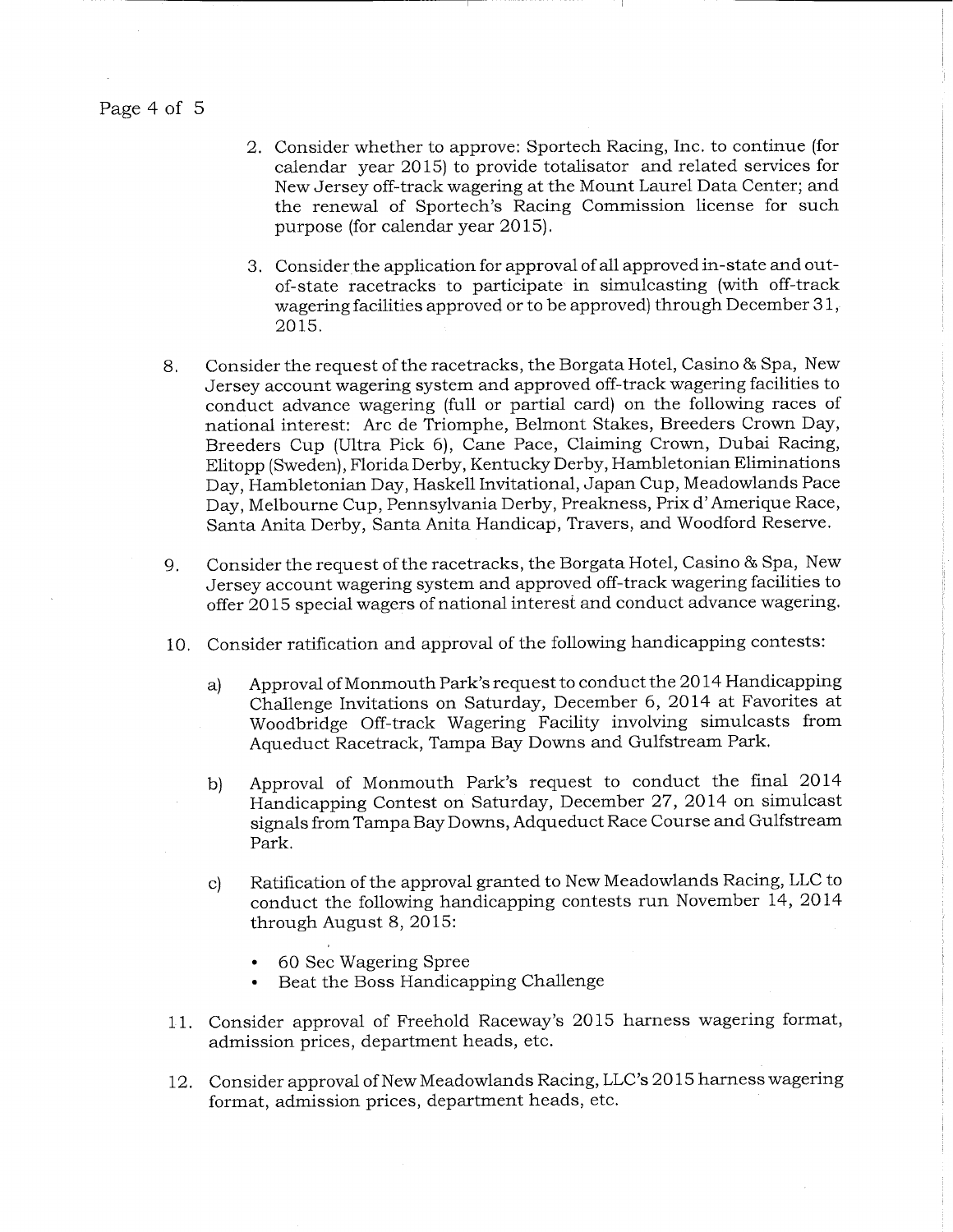# Page 5 of 5

- 13. Consider ratification of the New Meadowlands Racing's request to offer the following guaranteed wagers for the 2014-2015 Winter Meet:
	- a. \$.50 cent Pick 5 -

X30,000 Guaranteed Pool (Nightly) X25,000 Guaranteed Pool (Nightly)

b.  $$.50$  cent Early Pick 4 c.  $$.50$  cent Late Pick 4 -

X50,000 Guaranteed Pool (Nightly)

- 14. Consider Darby Development Inc.'s request, on behalf of the NJTHA, to cancel races on September 25, October 4, 11, 24, 25 and November 1,2014 due to inclement weather.
- 15. Consider the distribution of the Casino Simulcasting Special Fund accumulated in 2013, pursuant to N.J.S.A. 5:12-205d.
- 16. Exchange Wagering:
	- a) Consider report from Exchange Wagering Committee, proposed summary of comments and proposed responses;
	- b) Consider adoption of summary of comments, responses and adoption of proposed Exchange Wagering rules N.J.A.C. 13:74C (Exchange Wagering)
- 17. Consider a Settlement Agreement in the matter of Keith Evringham, DVM v. New Jersey Racing Commission, OAL Docket No. RAC 17440-20135.

#### B. Agenda Items For Discussion and Information

1. Notice of 2015 Racing Commission meeting dates.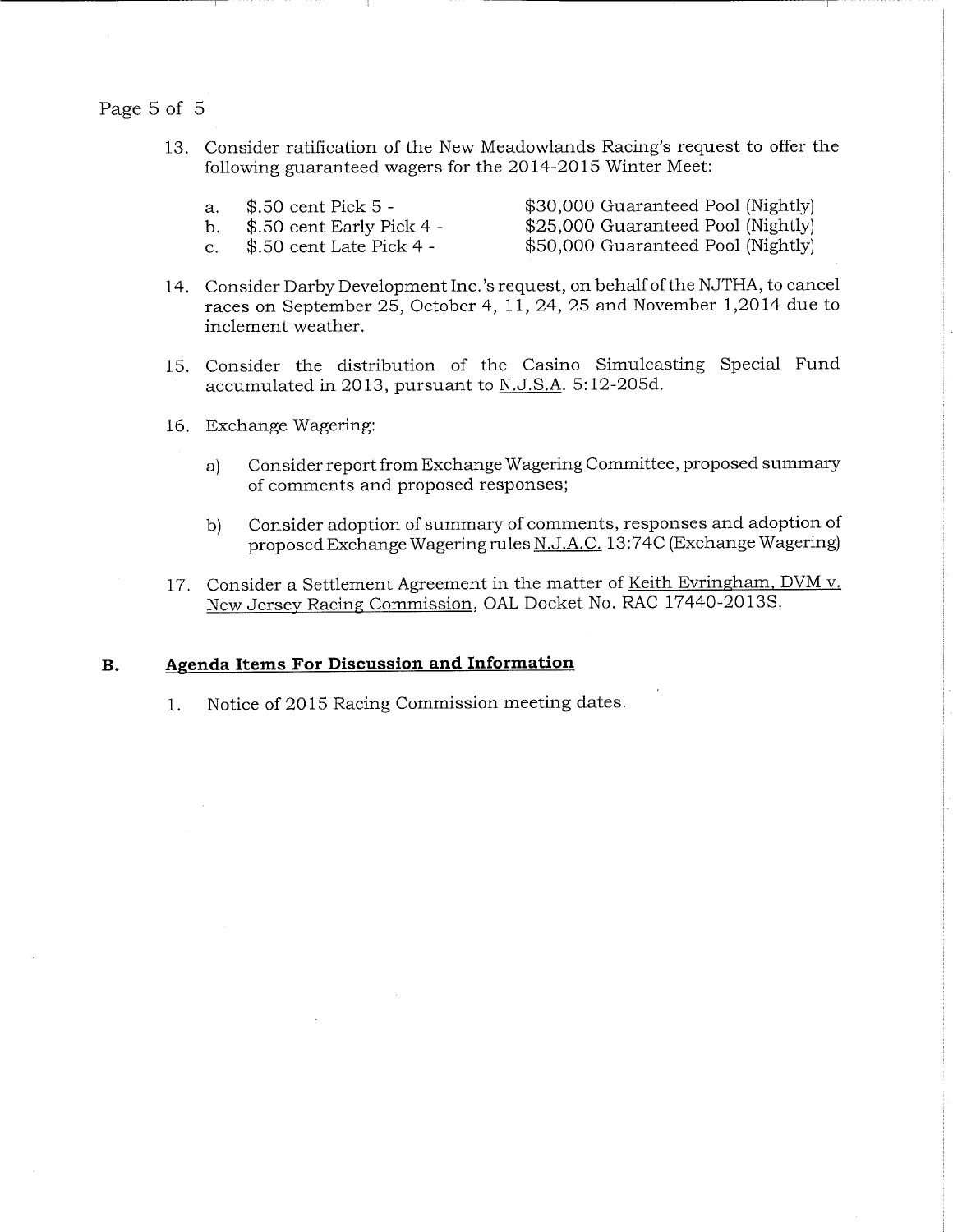# Exhibit "A" TRACKS 2015

2. Arlington Park Arlington Heights, Illinois 3. Aquaduct Queens, New York<br>4. Balmoral Crete, Illinois 4. Balmoral Crete, Illinois<br>
5 Barrett's @ Fairplex Pomona, California 5. Barrett's @ Fairplex Pomona, California<br>6 Relmont Park Blmont, New York 6. Belmont Park 7. Mahoning Valley Ranch Course--- Austintown, Ohio 8. Calder Miami, Florida 9. Calder/Tropical Miami, Florida 10. Cal-Expo Sacramento, California<br>
11 California Fairs<br>
California<br>
California 11. California Fairs 12. Camarero Puerto Rico 13. Canterbury Shakopee, Minnesota 14. Charles Town Races Charles Town, West Virginia 15. Churchill Downs Louisville, Kentucky 16. Colonial Downs New Kent, Virginia 17. Dayton Raceway Dayton, Ohio 18. Delaware Park Wilmington, Delaware 19. Delaware County Fair "Little Brown Jug" Delaware, Ohio 20. Del Mar Del Mar, California 21. Delta Downs Vinton, Louisiana 22. Dover Dover, Delaware 23. Ellis Park Henderson, Kentucky 24. Emerald Downs Auburn, Washington 25. Evangeline Lafayette, Louisiana 26. Fair Grounds New Orleans, Louisiana 27. Fair Meadows Tulsa, Oklahoma 28. Fairmont Park Collinsville, Illinois 29. Fair Plex Park Poma, California 30. Finger Lakes Farmington, New York 31. Fort Erie Fort Erie, Ontario Canada 32. Frasier Downs Surrey, British Columbia 33. Freehold Freehold, New Jersey 34. Golden Gate Albany, California 35. Gulfstream Park Hallandale, Florida 36. Gulfstream Park-West Miami, Florida 37. Harrah's Philadelphia Chester, Pa 38. Harrington **Harrington, Delaware**<br>39. Hawthorne **Stickney, Illinois** 39. Hawthorne 40. Hazel Park \* \* Hazel Park, Michigan 41. Hoosier **Indianapolis**, Indiana 42. Indiana Grand Racing Shelbyville, Indiana 43. Keeneland Lexington, Kentucky<br>44. Kentucky Downs Florence, Kentucky 44. Kentucky Downs Florence, Kentuck<br>45. Laurel Park Laurel, Maryland 45. Laurel Park

1. Albuquerque Albuquerque, New Mexico